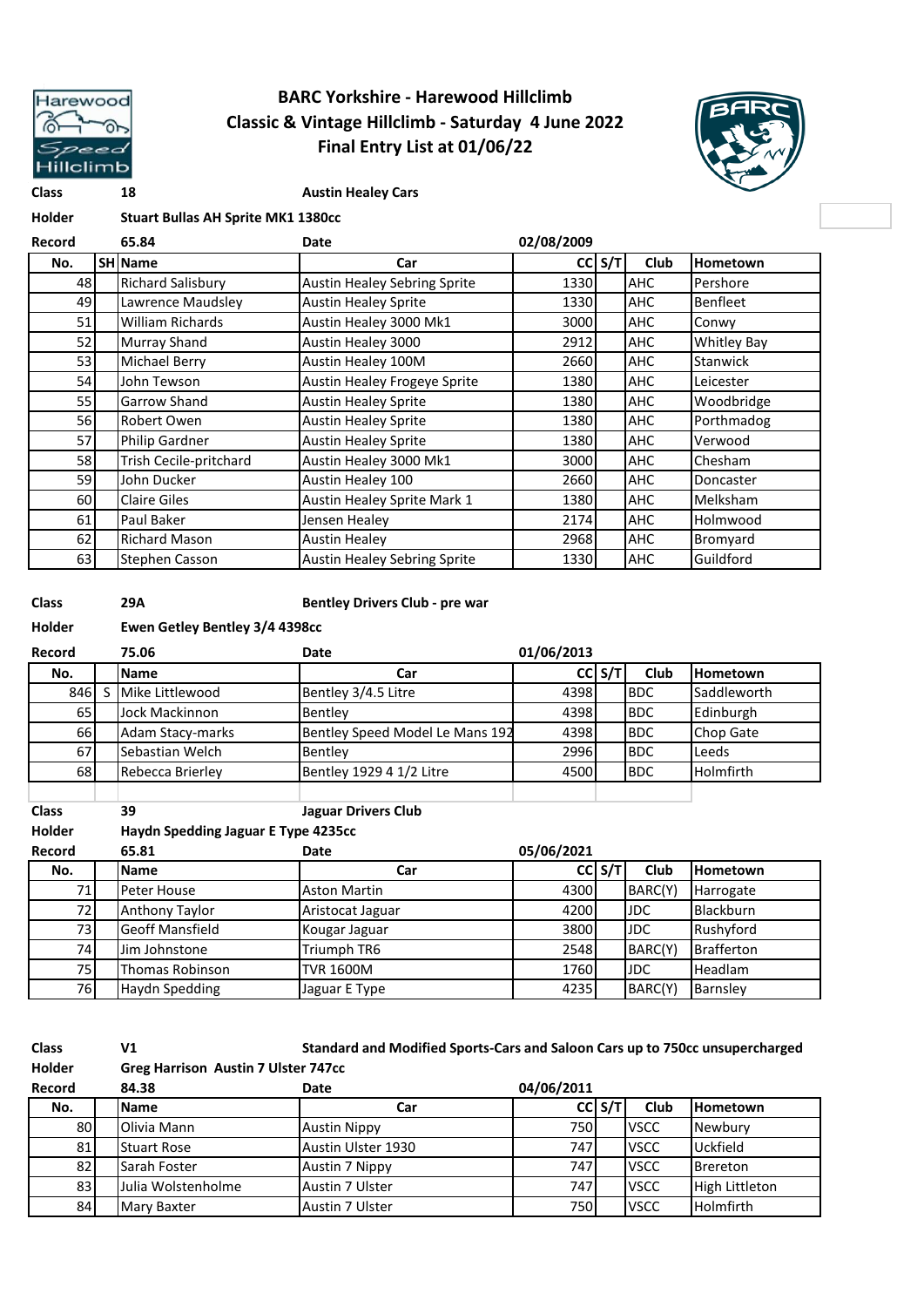| 85 | lStephen Jones        | Ulster<br><b>Austin</b><br>Seven | 747              | <b>VSCC</b> | <b>Goole</b>  |
|----|-----------------------|----------------------------------|------------------|-------------|---------------|
| 86 | <b>Geoff Harrison</b> | Ulster<br>Austin                 | 747<br><u>т,</u> | <b>VSCC</b> | <b>Ilkley</b> |

### **Standard and Modified Sports-Cars and Saloon Cars 751cc - 1100cc**

**unsupercharged and up to 750cc supercharged**

| Holder |   | Ian Standing Riley Brooklands 1087cc |                         |            |  |             |                       |  |
|--------|---|--------------------------------------|-------------------------|------------|--|-------------|-----------------------|--|
| Record |   | 78.64                                | Date                    | 05/06/2021 |  |             |                       |  |
| No.    |   | <b>Name</b>                          | Car                     |            |  | cc S/T Club | Hometown              |  |
| 789    |   | S Raymond Knight                     | Vale Special            | 898        |  | <b>VSCC</b> | Coleshill             |  |
| 89 l   | S | William Lowe                         | Vale Special            | 898        |  | <b>VSCC</b> | Huddersfield          |  |
| 90I    |   | Phillip Dobbin                       | Austin 7                | 747 S      |  | <b>VSCC</b> | Tideswell             |  |
| 91     |   | Andrew Harrington                    | MG J <sub>2</sub>       | 847        |  | <b>VSCC</b> | Northallerton         |  |
| 92     |   | lan Standing                         | <b>Riley Brooklands</b> | 1087       |  | <b>VSCC</b> | Sutton Coldfield      |  |
| 97     |   | Nigel Dowding                        | <b>Riley Brooklands</b> | 1087       |  | <b>VSCC</b> | <b>Yardley Gobion</b> |  |
| 150    |   | Roland Woodti                        | Riley Brooklands 1930   | 1089       |  | <b>VSCC</b> | Switzerland           |  |

# **Standard and Modified Sports-Cars and Saloon Cars 1101cc - 1500cc**

| <b>Class</b>  | V3                                        | unsupercharged and 751cc - 1100cc supercharged |            |  |             |                 |
|---------------|-------------------------------------------|------------------------------------------------|------------|--|-------------|-----------------|
| <b>Holder</b> | <b>Charles Gillett Fraser Nash 1496cc</b> |                                                |            |  |             |                 |
| Record        | 72.41                                     | Date                                           | 02/06/2012 |  |             |                 |
| No.           | <b>Name</b>                               | Car                                            |            |  | cc S/T Club | <b>Hometown</b> |
| 94            | Patrick Blakeney-edwards                  | <b>Frazer Nash Suport Sports</b>               | 1496       |  | <b>VSCC</b> | Buntingford     |
| 95            | Adam Moody                                | <b>Riley TT Sprite</b>                         | 1496       |  | <b>VSCC</b> | <b>Bourne</b>   |
| 96            | Jon Mellor                                | Frazer Nash, Boulogne                          | 1496       |  | <b>VSCC</b> | Castle Eden     |
| 98            | Mark Rosten-edwards                       | GN 11.9hp Annie                                | 1496       |  | <b>VSCC</b> | Surrey          |
| 99            | Nicholas Northeast                        | Alvis SD12/50 2 Seater Sports                  | 1496       |  | <b>VSCC</b> | Terrington      |
| 100           | George Proudfoot                          | Morgan 4/4 Series 1                            | 1267       |  | <b>MSCC</b> | Fareham         |

#### **Standard and Modified Sports-Cars and Saloon Cars 1501cc - 2000cc unsupercharged and 1101cc - 1500cc supercharged**

| <b>Class</b>  | V4                                   |                        | unsupercharged and 1101cc - 1500cc supercharged |  |  |  |  |  |  |
|---------------|--------------------------------------|------------------------|-------------------------------------------------|--|--|--|--|--|--|
| <b>Holder</b> | Ken MacMaster Frazer Nash 328 1971cc |                        |                                                 |  |  |  |  |  |  |
| Record        | 75.43                                | Date                   | 07/06/2009                                      |  |  |  |  |  |  |
| No.           | <b>Name</b>                          | Car                    | cc S/T Club<br><b>Hometown</b>                  |  |  |  |  |  |  |
| 102           | lan Bingham                          | Frazer Nash TT Replica | 1660<br><b>VSCC</b><br>Leintwardine             |  |  |  |  |  |  |

#### **Standard and Modified Sports-Cars and Saloon Cars 2001cc - 3000cc**

| <b>Class</b>  | V5                                     | unsupercharged and 1501cc - 2000cc supercharged |            |  |             |                 |
|---------------|----------------------------------------|-------------------------------------------------|------------|--|-------------|-----------------|
| <b>Holder</b> | Paul Wignall Alvis Silver Eagle 2300cc |                                                 |            |  |             |                 |
| Record        | 82.47                                  | Date                                            | 05/06/2021 |  |             |                 |
| No.           | <b>Name</b>                            | iCar                                            |            |  | cc S/T Club | <b>Hometown</b> |
| 104           | Paul Wignall                           | Alvis Silver Eagle                              | 2300       |  | <b>VSCC</b> | Levburn         |

| <b>Class</b>  | V6                                | Standard and Modified Sports-Cars and Saloon Cars over 3000cc unsupercharged<br>and over 2000cc supercharged |                    |  |             |                   |  |
|---------------|-----------------------------------|--------------------------------------------------------------------------------------------------------------|--------------------|--|-------------|-------------------|--|
| <b>Holder</b> | Mark Brett Ballamy Ford V8 4100cc |                                                                                                              |                    |  |             |                   |  |
| Record        | 74.83                             | Date                                                                                                         | 02/06/2012         |  |             |                   |  |
| No.           | <b>Name</b>                       | Car                                                                                                          |                    |  | cc S/T Club | Hometown          |  |
| 105           | Jon Bennett                       | Frazer Nash                                                                                                  | 3200               |  | <b>VSCC</b> | <b>Cheltenham</b> |  |
| 106           | <b>Rupert Mann</b>                | <b>Riley Special</b>                                                                                         | 2500 <sub>IS</sub> |  | <b>VSCC</b> | Newbury           |  |
| 107           | <b>Roland Duce</b>                | Delahaye                                                                                                     | 3500               |  | <b>VSCC</b> | Thurgarton        |  |
| 108           | Nicola Quartermaine               | Vauxhall 30-98                                                                                               | 4224               |  | <b>VSCC</b> | Chester           |  |
| 109           | Jamie Quartermaine                | Vauxhall 30/98                                                                                               | 4224               |  | <b>VSCC</b> | Lancaster         |  |
| 133           | William Balfour                   | Bugatti Type 35B                                                                                             | 2292 <sub>IS</sub> |  | <b>VSCC</b> | Kelso             |  |

**Class V7 Edwardians Holder Nicholas Hildyard Theophile Schnider 9934cc**

**Class V2**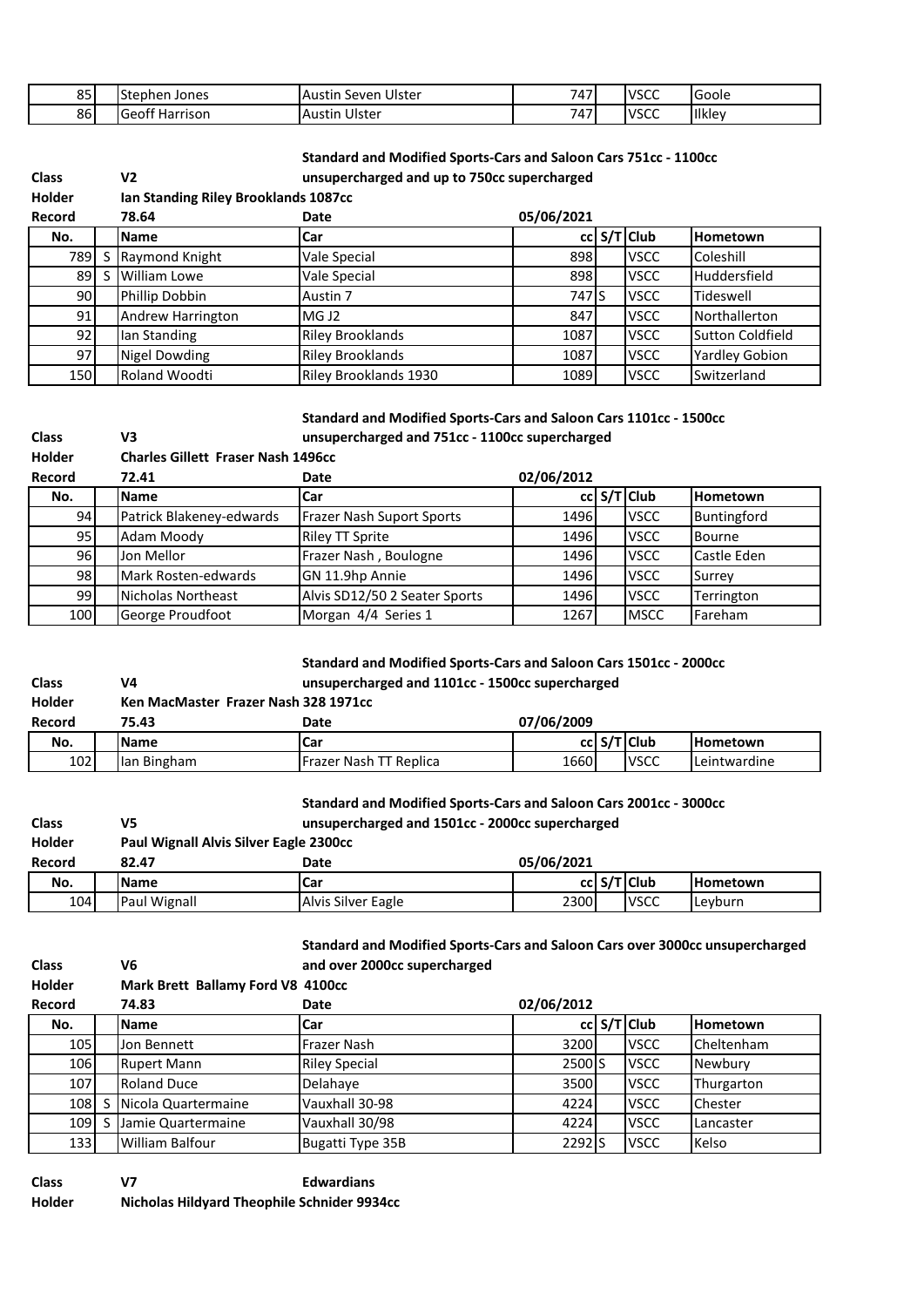| Record     | 84.48              | Date                  | 01/06/2019 |  |             |                 |
|------------|--------------------|-----------------------|------------|--|-------------|-----------------|
| No.        | <b>Name</b>        | <b>ICar</b>           |            |  | cc S/T Club | <b>Hometown</b> |
| <b>110</b> | <b>Geoff Smith</b> | <b>Piccard Pictet</b> | 9062       |  | <b>VSCC</b> | Longney         |

**Class V8**

**Class V9**

**Class V10**

| Special Sports-Cars and Saloon Cars up to 1100cc unsupercharged and up to 750cc |  |
|---------------------------------------------------------------------------------|--|
| supercharged                                                                    |  |

| <b>Holder</b> |   | Tim Hopkinson Riley 9 Special 1096cc |                        |            |  |               |                |
|---------------|---|--------------------------------------|------------------------|------------|--|---------------|----------------|
| Record        |   | 80.28                                | Date                   | 04/06/2016 |  |               |                |
| No.           |   | <b>Name</b>                          | Car                    |            |  | $cc$ S/T Club | Hometown       |
| 811           |   | Elinor Bergman                       | Austin 7 Special       | 747        |  | <b>VSCC</b>   | Farnham        |
| 814           |   | <b>Timothy Stamper</b>               | 1929 Riley Brooklands  | 1087       |  | <b>VSCC</b>   | Plumpton       |
| 111           |   | Clive Bergman                        | Austin 7 Special       | 750        |  | <b>VSCC</b>   | Farnham        |
| 113           |   | <b>Matthew Craven</b>                | Austin 7               | 747        |  | <b>VSCC</b>   | Preston        |
| 114           | S | lain Muir                            | 1929 Riley Brooklands  | 1087       |  | <b>VSCC</b>   | Lockerbie      |
| 115           |   | <b>Adam Forster</b>                  | <b>Hogstow Special</b> | 750        |  | BARC(Y)       | Great Ouseburn |
| 116           |   | David Furnell                        | Austin 7 "The Toy"     | 749        |  | <b>VSCC</b>   | Berkhamsted    |
| 118           |   | Kevin Morton                         | Riley 9                | 1087       |  | <b>VSCC</b>   | Chippenham     |

**Special Sports-Cars and Saloon Cars 1101cc - 1500cc unsupercharged and 751cc - 1100cc supercharged**

| <b>Holder</b> | David Pryke Morgan 4/4 1496cc |                       |                                |            |  |             |                      |
|---------------|-------------------------------|-----------------------|--------------------------------|------------|--|-------------|----------------------|
| Record        |                               | 73.08                 | Date                           | 05/06/2010 |  |             |                      |
| No.           |                               | Name                  | Car                            |            |  | cc S/T Club | Hometown             |
| 823           | S                             | <b>William Butler</b> | <b>Riley Special</b>           | 1498       |  | <b>VSCC</b> | Leamington Spa       |
| 829           | S                             | Peter Hopkinson       | Riley special                  | 1500       |  | <b>VSCC</b> | Cutthorpe            |
| 117           |                               | Paul Compton          | <b>Wolseley Aerees Special</b> | 1410       |  | <b>VSCC</b> | Southampton          |
| 122           |                               | Colin Wolstenholme    | <b>Riley Racing MPH</b>        | 1498       |  | <b>VSCC</b> | High Littleton       |
| 123           | S                             | John Butler           | <b>Riley Special</b>           | 1498       |  | <b>VSCC</b> | Warwick              |
| 124           |                               | Rachel Blake          | <b>BNC 529</b>                 | 1465       |  | <b>VSCC</b> | <b>Tenbury Wells</b> |
| 125           |                               | John Hunter           | <b>Riley TT Sprite</b>         | 1452       |  | <b>WMC</b>  | Workington           |
| 126           |                               | <b>Gerald Parker</b>  | <b>Riley Special</b>           | 1496       |  | <b>VSCC</b> | Telford              |
| 127           |                               | Dennis Bingham        | 1935 Riley Falcon special      | 1496       |  | <b>VSCC</b> | Tuxford              |
| 128           |                               | Stephen Riddington    | Riley 12/4 Special             | 1496       |  | <b>VSCC</b> | Leicester            |
| 129           |                               | Tim Hopkinson         | Riley special                  | 1496       |  | <b>VSCC</b> | Dronfield            |

**Special Sports-Cars and Saloon Cars 1501cc - 3000cc unsupercharged and 1101cc - 2250cc supercharged**

| <b>Holder</b> |    | Brian White Frazer Nash TT Replica 1971cc |                               |            |  |             |                 |
|---------------|----|-------------------------------------------|-------------------------------|------------|--|-------------|-----------------|
| Record        |    | 70.92                                     | Date                          | 04/06/2011 |  |             |                 |
| No.           |    | <b>Name</b>                               | Car                           |            |  | cc S/T Club | <b>Hometown</b> |
| 836           | S  | David Frank                               | <b>AC/GN Beetle</b>           | 1991       |  | <b>VSCC</b> | Yarm            |
| 132           |    | lan Wozencroft                            | Alvis 12/70 Special           | 1842       |  | <b>VSCC</b> | High Harrington |
| 134           |    | Christopher Tabor                         | <b>Riley Special</b>          | 1500 S     |  | <b>VSCC</b> | Rochford        |
| <b>135</b>    |    | Simon Skelding                            | AC 16/80 Special Supercharged | 1991       |  | <b>VSCC</b> | Compton Dundon  |
| 136           |    | <b>Andrew Frank</b>                       | 1922/28 AC/GN Beetle          | 1991       |  | <b>VSCC</b> | Yarm            |
| 137           | S. | <b>Maurice Gleeson</b>                    | Riley 16/4 Special            | 2443       |  | <b>VSCC</b> | Accrington      |
| 138           |    | William Irving                            | Alvis 12/50                   | 1645       |  | <b>VSCC</b> | Wigton          |
| 139           |    | <b>Andrew Briggs</b>                      | Riley 16/4 Special            | 2443       |  | <b>VSCC</b> | Accrington      |
| 140           |    | Jane Corner                               | Lagonda Rapier                | 1496 S     |  | BARC(Y)     | York            |
| 141           |    | <b>Trevor Corner</b>                      | Talbot 105                    | 2969       |  | BARC(Y)     | York            |

|              |                                     | Special Sports-Cars and Saloon Cars over 3000cc unsupercharged and over 2250cc |            |  |               |                 |  |
|--------------|-------------------------------------|--------------------------------------------------------------------------------|------------|--|---------------|-----------------|--|
| <b>Class</b> | V11                                 | supercharged                                                                   |            |  |               |                 |  |
| Holder       | Dougal Cawley GN Frazer Nash 3300cc |                                                                                |            |  |               |                 |  |
| Record       | 73.52                               | Date                                                                           | 04/06/2011 |  |               |                 |  |
| No.          | <b>Name</b>                         | <b>ICar</b>                                                                    |            |  | $cc$ S/T Club | <b>Hometown</b> |  |
| 146          | S Alistair Littlewood               | Bentley 3/4.5 Litre                                                            | 4398       |  | <b>VSCC</b>   | Saddleworth     |  |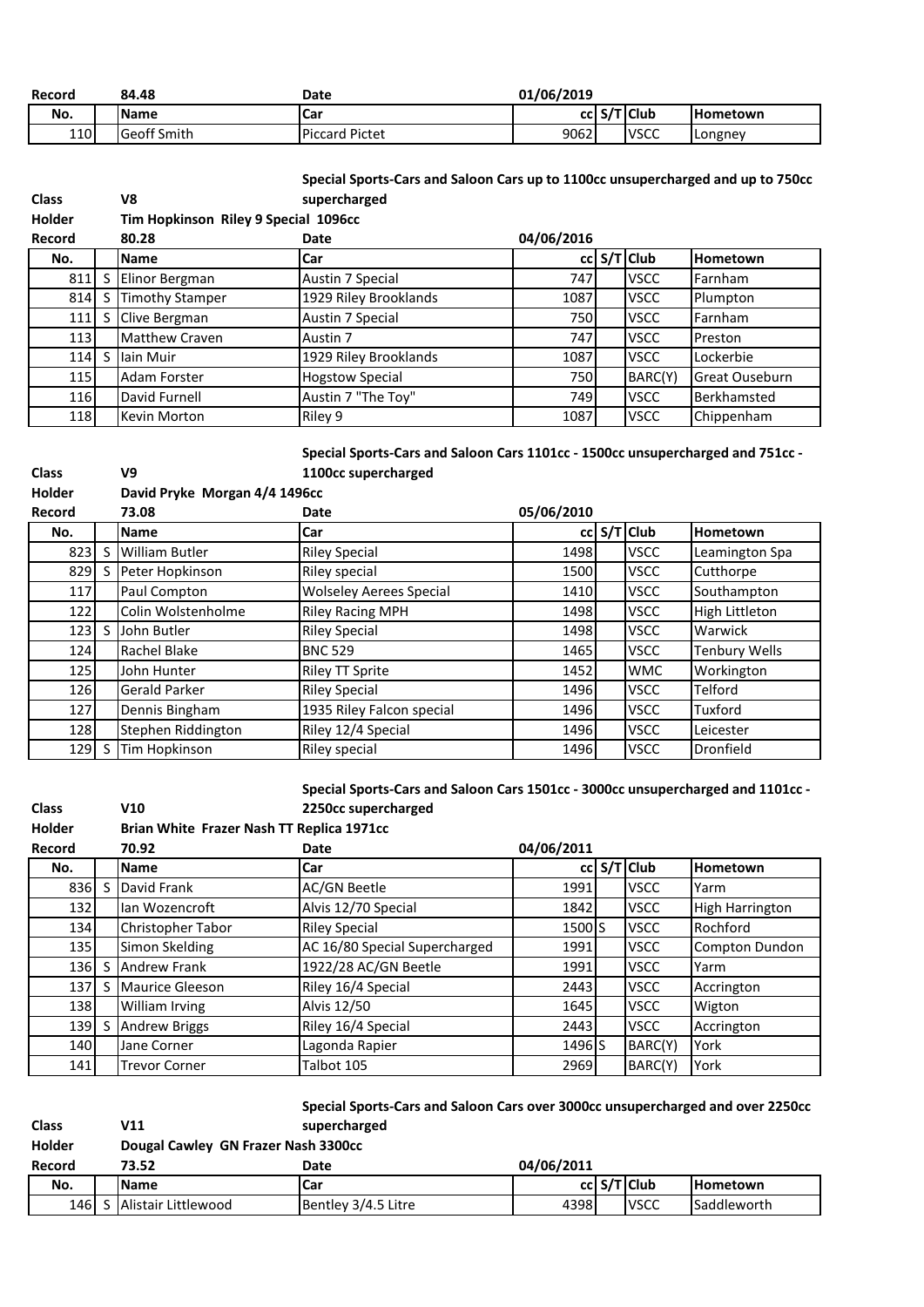| 147           |   | Jack Bond                                   | Bentley 3/4.5                                      | 4500             | <b>VSCC</b>   | Bolton           |
|---------------|---|---------------------------------------------|----------------------------------------------------|------------------|---------------|------------------|
|               |   |                                             |                                                    |                  |               |                  |
| <b>Class</b>  |   | V13                                         | Pre-1941 Racing Cars up to 1100cc                  |                  |               |                  |
| Holder        |   | James Baxter Lagonda Rapier Special 1100Scc |                                                    |                  |               |                  |
| Record        |   | 72.88                                       | Date                                               | 02/06/2018       |               |                  |
| No.           |   | <b>Name</b>                                 | Car                                                |                  | cc S/T Club   | <b>Hometown</b>  |
| 849           | S | Michael Pickup                              | Austin 7                                           | 750              | <b>VSCC</b>   | Framlingham      |
| 149           | S | Hugo Pickup                                 | Austin 7 Ulster Rep                                | 750              | <b>VSCC</b>   | <b>Bungay</b>    |
| 151           |   | Michael Barber                              | MG PB Monoposto                                    | 970 S            | <b>VSCC</b>   | Mirfield         |
| 153           |   | Paul Martin                                 | Austin Jap                                         | 1100             | <b>VSCC</b>   | Southam          |
|               |   |                                             |                                                    |                  |               |                  |
| <b>Class</b>  |   | V14                                         | Pre-1941 Racing Cars 1101cc - 1500cc               |                  |               |                  |
| <b>Holder</b> |   | Rob Cobden Riley Sports Special 1498Scc     |                                                    |                  |               |                  |
| Record        |   | 67.92                                       | Date                                               | 07/06/2009       |               |                  |
| No.           |   | <b>Name</b>                                 | Car                                                |                  | cc S/T Club   | Hometown         |
| 857           | S | <b>Ben Craven</b>                           | MG Riley                                           | 1499             | <b>VSCC</b>   | Preston          |
| 155           |   | <b>Steven Mcevoy</b>                        | MG Bellevue Special                                | 1491S            | <b>VSCC</b>   | Woodlands        |
| 156           |   | James Surridge                              | <b>Riley Special</b>                               | 1500             | <b>VSCC</b>   | Bury             |
| 157           | S | Andrew Craven                               | MG/Riley                                           | 1496             | <b>VSCC</b>   |                  |
|               |   | Jonathan Giles                              |                                                    |                  |               | Pilling<br>Frome |
| 158           |   |                                             | Morgan GN 'Salome'                                 | 1260             | <b>VSCC</b>   |                  |
| 160           |   | Durward Lawson                              | <b>Riley Racecar</b>                               | 1500 S           | <b>VSCC</b>   | Dunfermline      |
|               |   |                                             |                                                    |                  |               |                  |
| <b>Class</b>  |   | V15                                         | Pre-1941 Racing Cars 1501cc - 3000cc               |                  |               |                  |
| Holder        |   | James Baxter ERA R4A 1980Scc                |                                                    |                  |               |                  |
| Record        |   | 66.24                                       | Date                                               | 06/06/2015       |               |                  |
| No.           |   | <b>Name</b>                                 | Car                                                |                  | cc S/T Club   | Hometown         |
| 162           |   | John Gallie                                 | Ford Model T RAJO                                  | 2900             | <b>VSCC</b>   | Wickford         |
| 163           |   | lan Balmforth                               | Frazer Nash Semmence Special                       | 1996             | <b>F NASH</b> | Huddersfield     |
| 164           |   | Jolyon Harrison                             | Cognac                                             | 1991             | <b>VSCC</b>   | York             |
| 165           |   | David Ellison                               | <b>ERA Type B</b>                                  | 1950 S           | <b>VSCC</b>   | <b>Bicester</b>  |
|               |   |                                             |                                                    |                  |               |                  |
| <b>Class</b>  |   | V16                                         | Pre-1941 Racing Cars over 3000cc                   |                  |               |                  |
| <b>Holder</b> |   | James Baxter Frazer Nash 3571cc             |                                                    |                  |               |                  |
| Record        |   | 66.48                                       | Date                                               | 04/06/2011       |               |                  |
| No.           |   | Name                                        | Car                                                |                  | cc S/T Club   | Hometown         |
| 168           |   | Julian Grimwade                             | Frazer Nash                                        | 3500             | <b>VSCC</b>   | Weybridge        |
| 169           |   | Rob Armstrong                               | The Empy Special Ford model A M                    | 3500             | <b>VSCC</b>   | Hawick           |
|               |   |                                             |                                                    |                  |               |                  |
| <b>Class</b>  |   | C19                                         | Classic Saloon Cars built up to and including 1972 |                  |               |                  |
| Holder        |   | Roy Bolderson Morris Mini 1380cc            |                                                    |                  |               |                  |
| Record        |   | 66.85                                       | Date                                               | 01/06/2019       |               |                  |
| No.           |   | Name                                        | Car                                                |                  | cc S/T Club   | Hometown         |
| 185           |   | Nick Wardley                                | Austin Mini                                        | 1460             | BARC(Y)       | Sheffield        |
| 186           |   | Mark Forster                                | <b>BMC Cooper S</b>                                | 999 <sub>S</sub> | BARC(Y)       | Great Ouseburn   |
| 187           |   | Rich Hawcroft                               | Morris Mini                                        | 1380             | BARC(Y)       | Harrogate        |
| 188           |   | <b>Tim Ellison</b>                          | Morris Mini                                        | 1098             | BARC(Y)       | Stamford         |
| 189           |   | <b>Wayne Gregory</b>                        | Austin Mini                                        | 1293             | <b>WMC</b>    | Workington       |
| 191           |   | David Taylor                                | Morris Cooper S                                    | 1380             | BARC(Y)       | Doncaster        |
| 192           |   | John Askew                                  | Mini 1275 GT                                       | 1380             | BARC(Y)       |                  |
|               |   |                                             |                                                    |                  |               | Wigton           |
| 194           |   | David Spaull                                | Morris Mini                                        | 1340             | BARC(Y)       | Garforth         |
| 195           |   | <b>Richard Derrick</b>                      | Mini 1275 GT                                       | 1380             | BARC(Y)       | Gainford         |
| 196           |   | Jonathan North                              | Mini Cooper                                        | 1293             | BARC(Y)       | Leeds            |
| 197           |   | Roy Bolderson                               | Lancia Fulvia                                      | 1598             | BARC(Y)       | Leeds            |
|               |   |                                             |                                                    |                  |               |                  |

| <b>Classic Sports Cars built up to and including 1972</b><br><b>Class</b><br>C20 |                              |      |            |  |  |  |
|----------------------------------------------------------------------------------|------------------------------|------|------------|--|--|--|
| Holder                                                                           | Dave Boland Lotus 7S2 1690cc |      |            |  |  |  |
| Record                                                                           | 67.11                        | Date | 07/06/2008 |  |  |  |